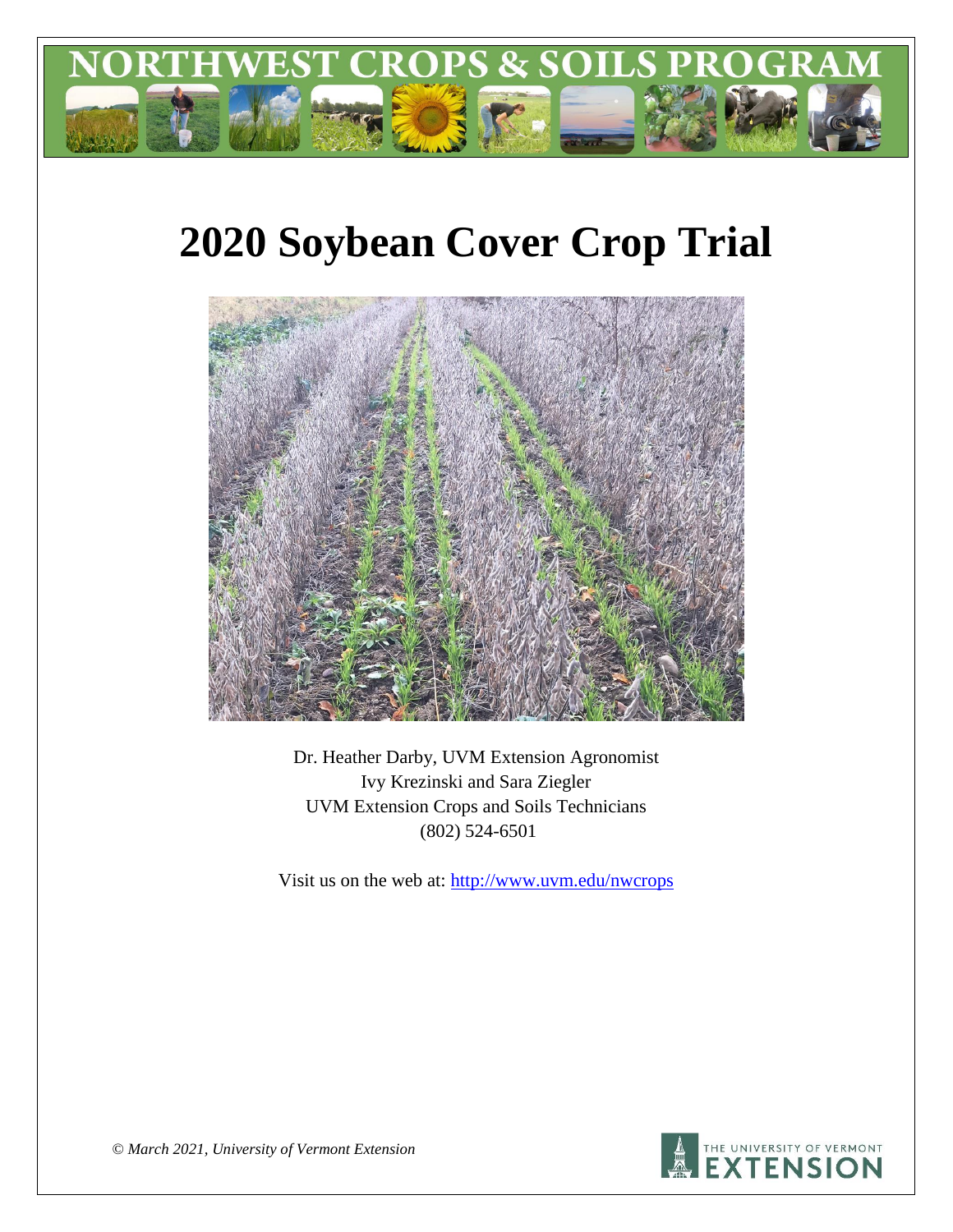### **2020 SOYBEAN COVER CROP TRIAL Dr. Heather Darby, University of Vermont Extension [heather.darby\[at\]uvm.edu](mailto:heather.darby@uvm.edu?subject=2012%20Short%20Season%20Corn%20Report)**

In 2020, the University of Vermont Extension Northwest Crops and Soils Program investigated the impact of various cover crop mixtures on the subsequent soybean crop's yield and quality at Borderview Research Farm in Alburgh, VT. Soybeans are grown for human consumption, animal feed, and biodiesel and can be a useful rotational crop in corn silage and grass production systems. As cover cropping expands throughout Vermont, it is important to understand the potential benefits, consequences, and risks associated with growing cover crops in various cropping systems. In an effort to support the local soybean market and to gain a better understanding of cover cropping in soybean production systems, the University of Vermont Extension Northwest Crop and Soils (NWCS) Program, as part of a grant from the Eastern Soybean Board, conducted a trial in 2019-2020 to investigate the impacts on soybean yield and quality following annual cover crop mixtures with a soybean crop.

# **MATERIALS AND METHODS**

The trial was conducted at Borderview Research Farm, Alburgh, VT in the 2019-2020 season. The experimental design was a complete randomized block with four replications (Table 1). The treatments were 10 cover crop monocultures or mixtures planted on 20-Aug 2019. Treatments consisted of cover crops that would over winter and others that would be terminated by winter conditions. Cover crop treatments and seeding rates are listed in Table 2. Fall biomass samples were collected on 29-Oct 2019 from a 0.25m<sup>2</sup> area in each plot. Samples were weighed prior to and after drying to determine dry matter content and calculate yield. On 28-Apr 2020, cover crop height and ground cover were measured in all plots. Ground cover was assessed using the beaded string method allowing for distinction between living and dead cover (Sloneker and Moldenhauer, 1977). Soil health samples were also collected from all plots and air-dried prior to being sent to the Cornell Soil Health Laboratory (Ithaca, NY) for analysis. On 5-May, cover crop biomass was measured for plots containing living cover crop biomass using the same sampling protocol as in the fall. All cover crop treatments were terminated in the spring, just prior to soybean planting using a moldboard plow and disc harrow.

|                                     | <b>Borderview Research Farm-Alburgh, VT</b>                              |
|-------------------------------------|--------------------------------------------------------------------------|
| Soil types                          | Benson rocky silt loam                                                   |
| Previous crop                       | Winter wheat                                                             |
| Tillage operations                  | Moldboard plow and disc                                                  |
| Plot size (feet)                    | 5 x 20                                                                   |
| Row spacing (inches)                | 30                                                                       |
| Replicates                          | 4                                                                        |
| Starter fertilizer (gal $ac^{-1}$ ) | 5 gal $\text{ac}^{-1}$ 9-18-9                                            |
|                                     | Cover crops: 20-Aug 2019                                                 |
| Planting dates                      | Soybeans: 12-Jun 2020                                                    |
| Weed control                        | 1 qt. ac <sup>-1</sup> Roundup PowerMAX <sup>®</sup> applied 13-May 2020 |
| Harvest date                        | 15-Oct 2020                                                              |

|  | Table 1. Trial management details, 2019-2020. |  |
|--|-----------------------------------------------|--|
|  |                                               |  |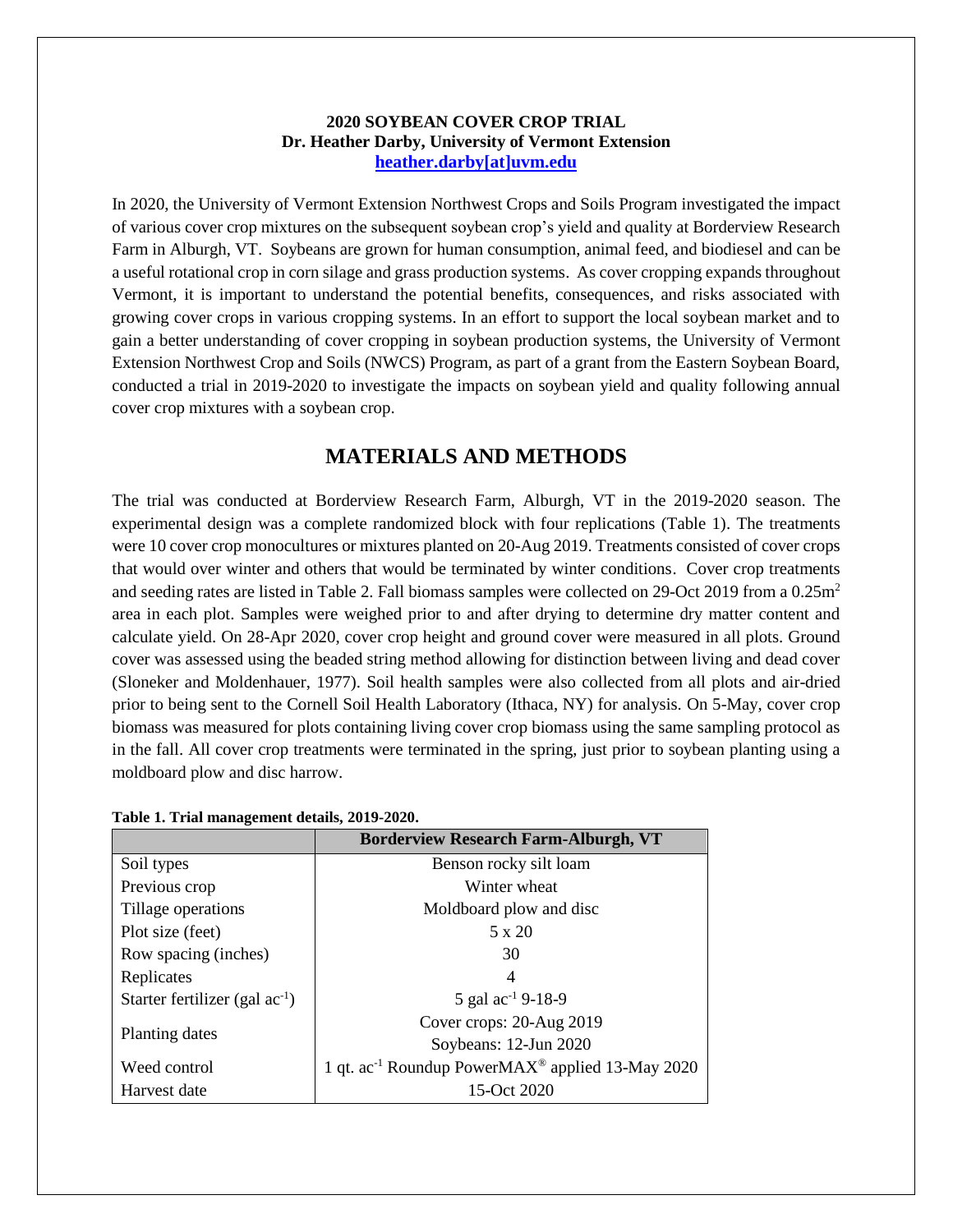On 12-Jun 2020, the soybeans were planted into the terminated cover crop treatments using a John Deere 1750 corn planter at 185,000 seeds ac<sup>-1</sup> treated with soybean inoculant and with 5 gal ac<sup>-1</sup> starter fertilizer (9-18-9). The variety SG0975 (maturity group 0.9, Genuity® RoundUp Ready 2 Yield) soybean was obtained from Seedway, LLC (Hall, NY) for the trial. Soybeans were sprayed with Roundup PowerMAX® herbicide following planting to control weeds. On 15-Oct, the soybeans were harvested using an Almaco SPC50 small plot combine. Seed was cleaned with a small Clipper M2B cleaner (A.T. Ferrell, Bluffton, IN). They were then weighed for plot yield and tested for harvest moisture and test weight using a DICKEY-John Mini-GAC Plus moisture/test weight meter.

| <b>Species</b>  | <b>Variety</b>        | Over-          | <b>Seeding rate</b> |
|-----------------|-----------------------|----------------|---------------------|
|                 |                       | winters?       | $lbs. ac-1$         |
| Annual ryegrass | Centurion             | N <sub>0</sub> | 25                  |
| Radish          | Daikon                |                | 3                   |
| <b>O</b> ats    | Everleaf 125          | N <sub>o</sub> | 75                  |
| Radish          | Daikon                |                | 3                   |
| Oats            | Everleaf 125          | N <sub>0</sub> | 75                  |
| Crimson clover  | Diogene               |                | 10                  |
| <b>O</b> ats    | Everleaf 125          | N <sub>o</sub> | 125                 |
| Annual ryegrass | Centurion             | N <sub>o</sub> | 30                  |
| Crimson clover  | Diogene               | N <sub>0</sub> | 15                  |
| Radish          | Daikon                | N <sub>0</sub> | 6                   |
| Triticale       | Trical <sub>815</sub> | Yes            | 100                 |
| Winter rye      | VNS                   | Yes            | 100                 |
| No cover        |                       | N <sub>o</sub> | N/A                 |

**Table 2. Annual cover crop mixture treatments grown in 2019 prior to soybeans in 2020.**

Yield data and stand characteristics were analyzed using mixed model analysis using the mixed procedure of SAS (SAS Institute, 1999). Replications within trials were treated as random effects, and treatments were treated as fixed. Treatment mean comparisons were made using the Least Significant Difference (LSD) procedure when the F-test was considered significant  $(p<0.10)$ .

Variations in yield and quality can occur because of variations in genetics, soil, weather, and other growing conditions. Statistical analysis makes it possible to determine whether a difference among treatments is real or whether it might have occurred due to other variations in the field. At th

LSD value is presented for each variable (i.e. yield). Least Significant Differences  $(LSDs)$  at the 0.10 level of significance are shown. Where the difference between two treatments within a column is equal to or greaterthan the LSD value at the bottom of the column, you can be sure that for 9 out of 10 times, there is a real difference between the two treatments. In this example, treatment C is significantly different from treatment A but not from

|              |                    | t. At the bottom of each table an |
|--------------|--------------------|-----------------------------------|
|              | nt Treatment Yield |                                   |
| e ne         | A                  | 6.0 <sup>b</sup>                  |
| er           | B                  | $7.5^{ab}$                        |
| $\mathbf{Q}$ | C                  | 9.0 <sup>a</sup>                  |
| is           | - LSD              | 2.0                               |
|              |                    |                                   |

treatment B. The difference between C and B is equal to 1.5, which is less than the LSD value of 2.0. This means that these treatments did not differ in yield. The difference between C and A is equal to 3.0, which is greater than the LSD value of 2.0. This means that the yields of these treatments were significantly different from one another.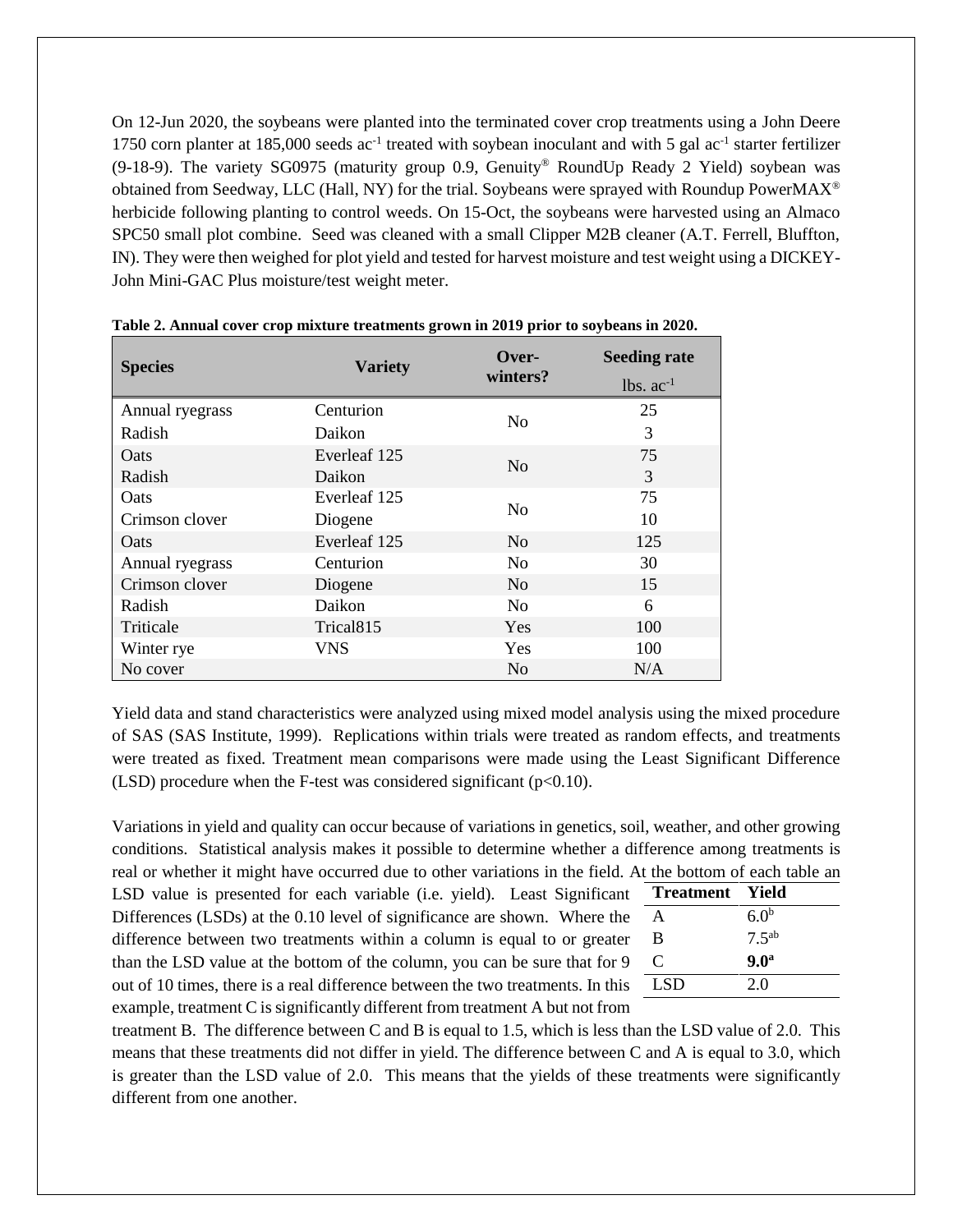## **RESULTS**

Weather data were recorded throughout the season with a Davis Instrument Vantage Pro2 weather station, equipped with a WeatherLink data logger at Borderview Research Farm in Alburgh, VT (Table 3). The season began with cooler than normal temperatures, but temperatures quickly increased and remained above normal for much of the season. Rainfall was below normal for much of the season with the region being designated as D0 or abnormally dry (Drought.gov) throughout the season. Much of the rain that fell throughout the season came in short duration storms. For example, in August there were 6 rain events that accumulated at least 0.1". Of these, 2 events totaled 1.53" and 2.98", contributing 67% of the month's entire accumulation. Furthermore, temperatures remained above normal for much of the mid-summer. In July, 75% of the month saw temperatures climb above 80 $\degree$  F with some days reaching above 90 $\degree$  F. These temperatures contributed to above normal Growing Degree Day (GDD) accumulations of 2611, 134 above the 30-year normal.

| $\sim$ $\sim$<br>Alburgh, VT        | <b>May</b> | June    | <b>July</b> | <b>August</b> | <b>September</b> | <b>October</b> |
|-------------------------------------|------------|---------|-------------|---------------|------------------|----------------|
| Average temperature $({}^{\circ}F)$ | 56.1       | 66.9    | 74.8        | 68.8          | 59.2             | 48.3           |
| Departure from normal               | $-0.44$    | 1.08    | 4.17        | 0.01          | $-1.33$          | 0.19           |
|                                     |            |         |             |               |                  |                |
| Precipitation (inches)              | 2.35       | 1.86    | 3.94        | 6.77          | 2.75             | 3.56           |
| Departure from normal               | $-1.04$    | $-1.77$ | $-0.28$     | 2.86          | $-0.91$          | 0.00           |
|                                     |            |         |             |               |                  |                |
| Growing Degree Days (base 50°F)     | 298        | 516     | 751         | 584           | 336              | 126            |
| Departure from normal               | 6          | 35      | 121         | $\mathcal{D}$ | $-24$            | -6             |

#### **Table 3. Weather data for Alburgh, VT, 2020.**

Based on weather data from a Davis Instruments Vantage Pro2 with WeatherLink data logger.

Historical averages are for 30 years of NOAA data (1981-2010) from Burlington, VT.

In the fall, cover crop treatments differed significantly in dry matter yield between the cover crop treatments (Table 4). Fall dry matter yield ranged from  $0.31$  tons ac<sup>-1</sup> (Control) to1.80 tons ac<sup>-1</sup> (Oats), and the trial average was 1.26 tons ac<sup>-1</sup>. The highest yielding treatment, oats, was statistically similar to three other treatments (Oat/radish, Annual ryegrass/radish, and Oat/crimson clover). All cover crop treatments had fall yields that were significantly greater than the control. In the spring, the winter rye had the highest biomass, 2.07 tons ac<sup>-1</sup>, which was statistically greater than all other treatments. The triticale produced the second highest spring biomass, 1.73 tons ac<sup>-1</sup>. Typically, in the region, annual ryegrass is winter-killed, but mild winter conditions allowed for the cover crop to survive into the spring. The annual ryegrass and the annual ryegrass/radish treatments produced 1.00 tons  $ac^{-1}$  and 0.66 tons  $ac^{-1}$  respectively. All other treatments were winter-killed and did not produce any spring biomass. The cover crop treatment had no statistically significant impact on soybean yield or test weight in 2020. Soybean yield ranged from 3334 lbs. ac<sup>-1</sup> (Oat/crimson clover) to 3696 lbs.ac<sup>-1</sup> (Winter rye), and the trial average was 3486 lbs. ac<sup>-1</sup>. The average test weight was  $56.6$  lbs. bu<sup>-1</sup>.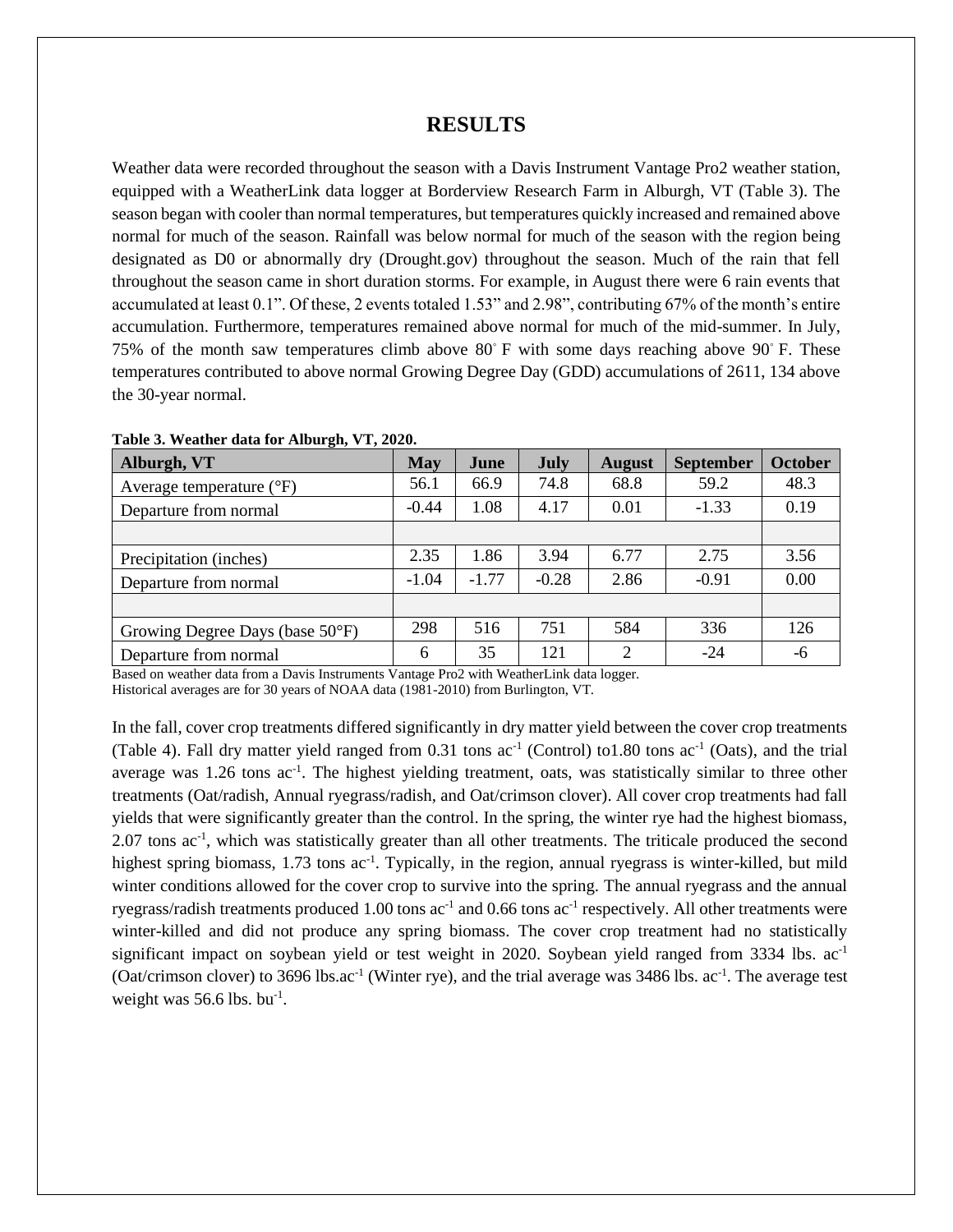|                                                   |                  |                      | Dry matter yield  | Soybean harvest 2020     |                         |  |
|---------------------------------------------------|------------------|----------------------|-------------------|--------------------------|-------------------------|--|
| <b>Cover crop treatment</b>                       | Over-<br>winters | <b>Fall 2019</b>     | Spring 2020       | Yield at 13%<br>moisture | Test weight             |  |
|                                                   |                  |                      | tons $ac^{-1}$    | $lbs. ac-1$              | $lbs.$ bu <sup>-1</sup> |  |
| Annual ryegrass, radish                           | No <sup>†</sup>  | $1.57^{ab}$ †        | $0.66^d$          | 3422                     | 56.7                    |  |
| Oats, radish                                      | No               | $1.71^{ab}$          | 0.00 <sup>e</sup> | 3445                     | 56.6                    |  |
| Oats, crimson clover                              | No               | 1.56 <sup>ab</sup>   | 0.00 <sup>e</sup> | 3334                     | 56.6                    |  |
| Oats                                              | N <sub>o</sub>   | 1.80 <sup>a</sup>    | 0.00 <sup>e</sup> | 3482                     | 56.8                    |  |
| Annual ryegrass                                   | No <sup>†</sup>  | 1.44 <sup>bc</sup>   | 1.00 <sup>c</sup> | 3353                     | 56.3                    |  |
| Crimson clover                                    | N <sub>o</sub>   | 1.26 <sup>c</sup>    | 0.00 <sup>e</sup> | 3613                     | 56.5                    |  |
| Radish                                            | N <sub>o</sub>   | 1.23 <sup>cd</sup>   | 0.00 <sup>e</sup> | 3451                     | 57.0                    |  |
| Triticale                                         | Yes              | $0.77^e$             | $1.73^{b}$        | 3499                     | 56.4                    |  |
| Winter rye                                        | Yes              | $0.94$ <sup>de</sup> | 2.07 <sup>a</sup> | 3696                     | 56.6                    |  |
| No cover                                          | N <sub>o</sub>   | 0.31 <sup>f</sup>    | 0.00 <sup>e</sup> | 3569                     | 56.8                    |  |
| LSD $(p = 0.10)$ <sup><math>\ddagger</math></sup> |                  | 0.303                | 0.26              | <b>NS</b> §              | <b>NS</b>               |  |
| Trial mean                                        | N/A              | 1.26                 | 0.55              | 3486                     | 56.6                    |  |

**Table 4. Cover crop and soybean harvest characteristics, 2019-2020.**

ⱡGenerally, annual ryegrass does not over winter in our region, however, more mild than usual conditions through the winter allowed the treatments containing annual ryegrass to survive into the spring of 2020.

 $\dagger$ Within a column, treatments marked with the same letter were statistically similar ( $p=0.10$ ).

‡LSD; Least significant difference at the p=0.10.

§NS; No significant difference between treatments

Soils were analyzed for soil nitrate-N (NO<sub>3</sub>) concentration starting from mid-May through the end of June (Table 5, Figure 1). Overall, soil nitrate-N  $(NO<sub>3</sub>)$  was highest in plots that had the radish cover crop treatment. The radish treatment had significantly greater soil  $NO<sub>3</sub>$  than all other treatments on three of the dates (12-May, 19-May, and 15-Jun). On 2-Jun and 29-Jun, the radish treatment was statistically similar to the cover crop mixtures that contained radish (oat/radish and annual ryegrass/radish). Overall, the annual ryegrass/radish and oats/radish treatments both had relatively high soil nitrate-N concentrations, and had the second and third highest soil  $NO<sub>3</sub>$  concentrations on 2, 15, and 29-Jun. The two overwintering cover crop treatments, triticale and winter rye, had some of the lowest soil nitrate-N concentrations. On all five dates, both triticale and winter rye treatments had soil  $NO<sub>3</sub>$  concentrations that were not significantly different than the control. Plots that had the annual ryegrass treatment, had soil nitrate-N concentrations similar to the two overwintering species.

|  |  |  |  | Table 5. Soil nitrate-N (NO <sub>3</sub> ) concentration (ppm) by cover crop treatment, Alburgh, VT, 2020. |  |  |  |  |  |  |  |
|--|--|--|--|------------------------------------------------------------------------------------------------------------|--|--|--|--|--|--|--|
|--|--|--|--|------------------------------------------------------------------------------------------------------------|--|--|--|--|--|--|--|

| <b>Cover crop treatment</b> | Over-           |                   |                       | Soil $NO_3$ (ppm)  |                     |                    |
|-----------------------------|-----------------|-------------------|-----------------------|--------------------|---------------------|--------------------|
|                             | winters         | $12$ -May         | $19-May$              | $2-J$ un           | $15$ -Jun           | $29$ -Jun          |
| Annual ryegrass, radish     | No <sup>†</sup> | $7.15^{b}$ †      | 7.49 <sup>c</sup>     | $12.6^{ab}$        | $22.8^{b}$          | $20.3^{b}$         |
| Oats, radish                | N <sub>o</sub>  | 7.77 <sup>b</sup> | 10.1 <sup>b</sup>     | $12.4^{ab}$        | $22.1^{bc}$         | $20.7^{ab}$        |
| Oats, crimson clover        | N <sub>o</sub>  | $6.26^{b}$        | 6.96 <sup>cd</sup>    | 10.8 <sup>bc</sup> | $16.2^{de}$         | $17.0^{bc}$        |
| Oats                        | N <sub>o</sub>  | 7.64 <sup>b</sup> | 7.65 <sup>c</sup>     | $10.6^{bc}$        | 18.0 <sup>cd</sup>  | $16.1^{bc}$        |
| Annual ryegrass             | No <sup>†</sup> | $3.63^{\circ}$    | $5.20^{de}$           | 9.00 <sup>c</sup>  | 14.9 <sup>de</sup>  | $13.4^{\circ}$     |
| Crimson clover              | N <sub>0</sub>  | 2.99 <sup>c</sup> | $5.78$ <sup>cde</sup> | $10.9^{bc}$        | 19.1 <sup>bcd</sup> | $16.1^{bc}$        |
| Radish                      | N <sub>0</sub>  | 9.90 <sup>a</sup> | $12.5^{\rm a}$        | $15.5^{\rm a}$     | 31.8 <sup>a</sup>   | 26.8 <sup>a</sup>  |
| Triticale                   | Yes             | $2.64^{\circ}$    | 4.60 <sup>e</sup>     | 8.72c              | $12.8^e$            | 14.8 <sup>bc</sup> |
| Winter rye                  | Yes             | 2.54c             | $4.74^e$              | $10.3^{bc}$        | 11.9 <sup>e</sup>   | $15.3^{bc}$        |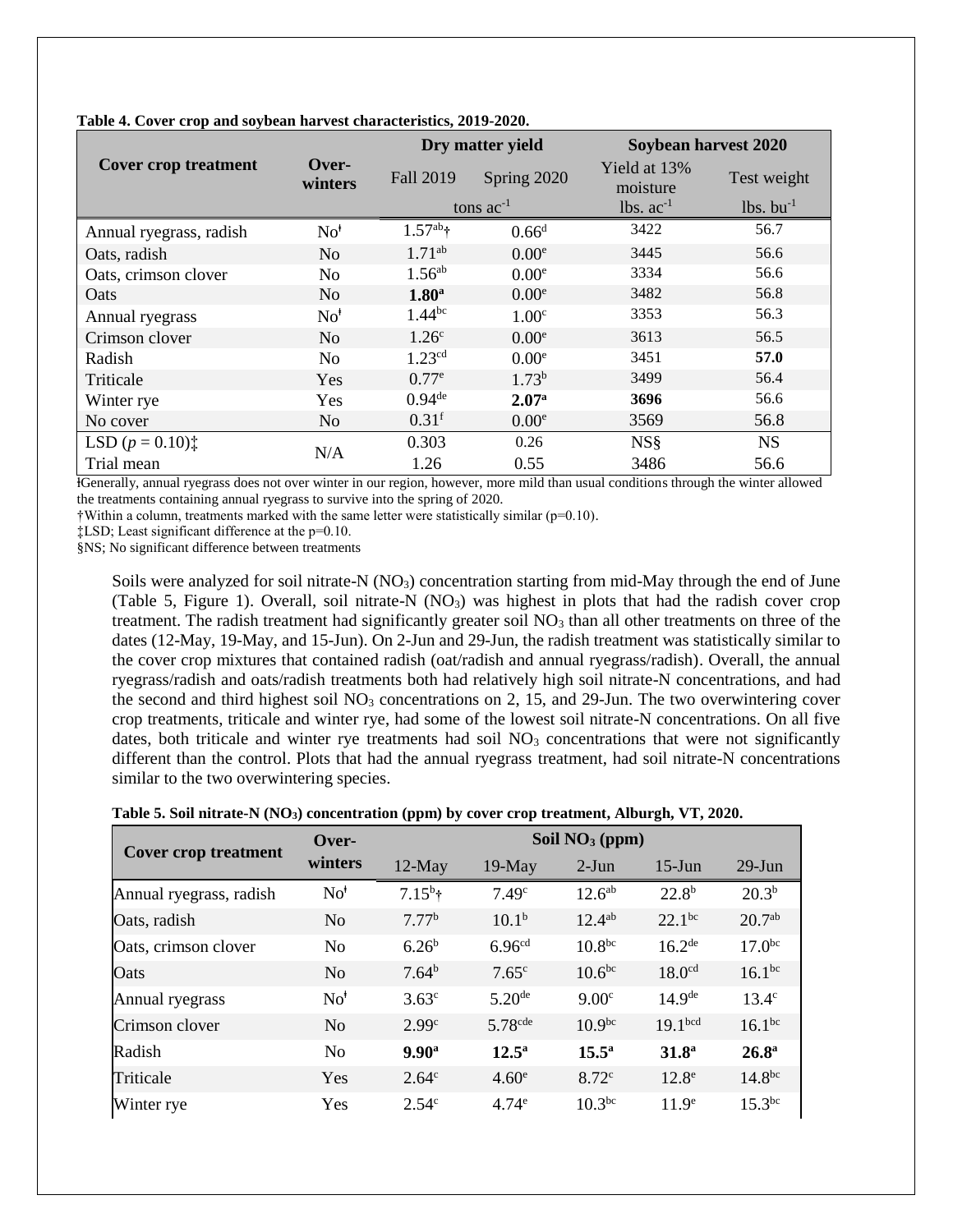| No cover           | No  | 2.53 <sup>c</sup> | $5.07$ <sup>de</sup> | $9.63^{bc}$ | $14.7^{\text{de}}$ | $18.4^{bc}$ |
|--------------------|-----|-------------------|----------------------|-------------|--------------------|-------------|
| LSD $(p = 0.10)^+$ | N/A | 2.03              | 1.96                 | 3.26        | 4.44               | 6.23        |
| Trial mean         |     |                   | 7.01                 |             | 18.4               |             |

ⱡGenerally, annual ryegrass does not over winter in our region, however, more mild than usual conditions through the winter allowed the treatments containing annual ryegrass to survive into the spring of 2020.

†Within a column, treatments marked with the same letter were statistically similar (p=0.10).

‡LSD; Least significant difference at the p=0.10.

§NS; No significant difference between treatments.



**Figure 1. Soil nitrate-N (NO3) concentration (ppm) by cover crop treatment, Alburgh, VT, 2020.**

Table 6 below displays the impact of cover crop type (overwinter vs. winterkill) on soybean yield over the past four years. In 2017, we saw a significant decrease in soybean yields when following an overwintering cover crop. In 2018, while there was a decrease in soybean yields following an overwintering cover crop, it was not significantly different than the yield of soybeans planted following a winter-killed cover crop. In 2019, the trend was similar to that of 2018. This year, the results were similar to the previous two years, although the difference in soybean yield was only 0.2 bu. ac<sup>-1</sup> less in plots that had an overwintering cover crop. This yield difference was less than in the past three years.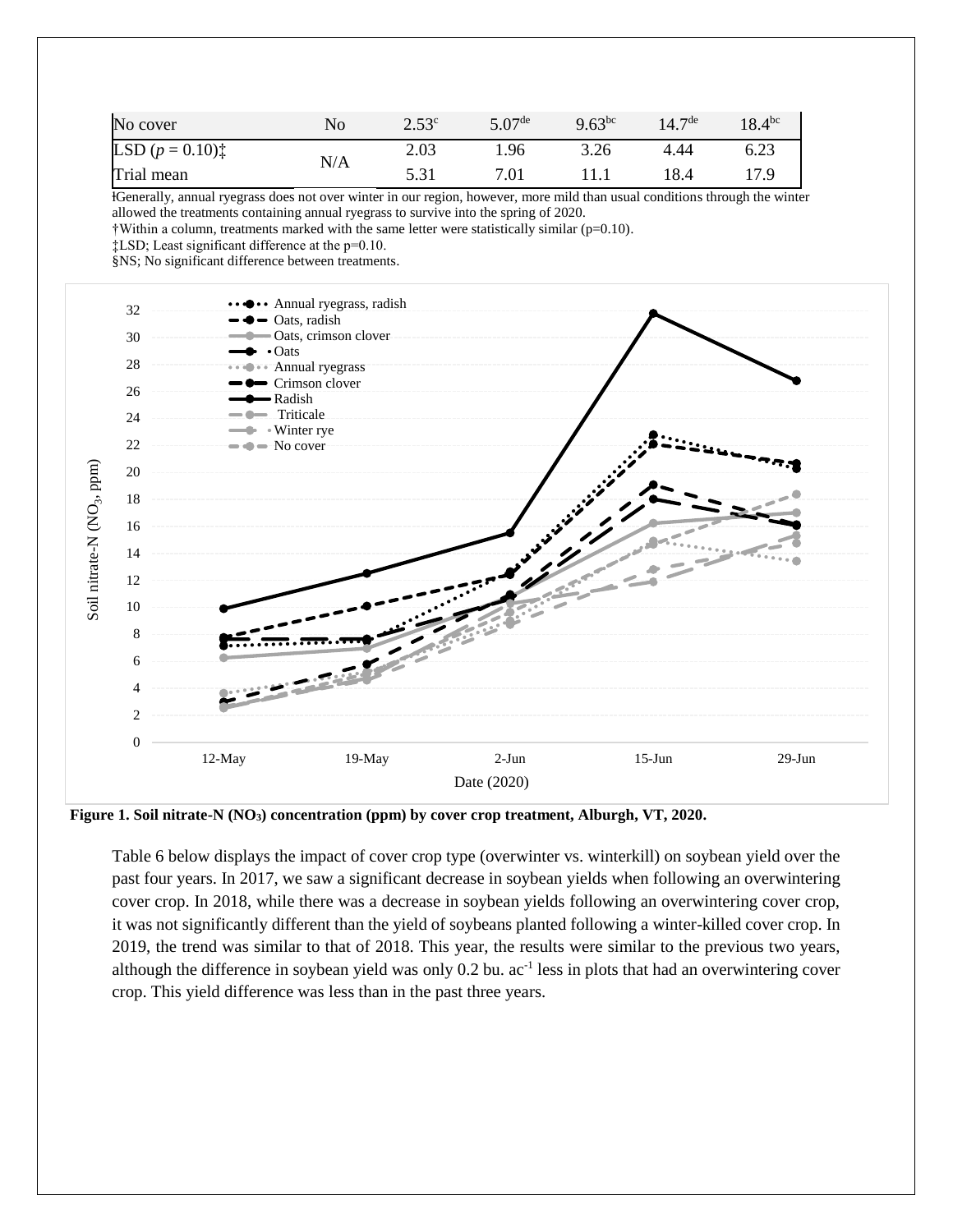| Overwinter     | <b>Soybean yield</b> (bu. $ac^{-1}$ ) |      |           |           |  |  |  |  |
|----------------|---------------------------------------|------|-----------|-----------|--|--|--|--|
|                | 2017                                  | 2018 | 2019      | 2020      |  |  |  |  |
| Yes            | 60.4                                  | 61.1 | 72.3      | 65.9      |  |  |  |  |
| N <sub>o</sub> | 67.9                                  | 63.9 | 79.0      | 66.1      |  |  |  |  |
| $p$ value      | 0.007                                 | §NS  | <b>NS</b> | <b>NS</b> |  |  |  |  |
| Trial mean     | 64 2.                                 | 62.6 | 76.3      | 66.0      |  |  |  |  |

**Table 6. Soybean yield by cover crop type, Alburgh, VT.**

The top performers are in **bold.**

§NS; No significant difference between treatments.

## **DISCUSSION**

In the fall of 2019, all the cover crop treatments produced dry matter yields that were greater than the control, and the oat treatment had the greatest yield. The triticale and winter rye treatments (both overwintering species) had the two lowest fall yields other than the control. The mild winter conditions this season allowed for the annual ryegrass to survive and produce spring biomass. The winter rye treatment had the greatest spring biomass, followed by the triticale. In 2020, while the season started out cooler than normal, it quickly became warmer than average for most of the season. Rainfall was below average throughout the growing season, and the precipitation came in short duration storms. The soybean yield in 2020 was not significantly impacted by cover crop treatment, but soybean yield was the greatest in plots that had the winter rye treatment (Figure 2). The trial average this season was  $3696$  lbs. ac<sup>-1</sup>, which was lower than in the past three years of this trial. But similar to 2018 & 2019, soybean yield was not negatively impacted by cover crop type in 2020. The radish treatment had the highest soil nitrate-N  $(NO<sub>3</sub>)$ concentration on all sampling dates, and the other two cover crop treatments that contained radish (Annual ryegrass/radish and Oats/radish) had relatively high soil  $NO<sub>3</sub>$  concentrations as well. Most treatments had soil nitrate-N peak around 15-Jun, just after soybean planting. The radish treatment had a dramatic increase in soil nitrate-N from 2-Jun (15.5ppm) to 15-Jun (31.8 ppm), when soil nitrate-N concentration doubled. The winter rye, triticale, and annual ryegrass treatments all had a much more gradual increase in soil NO3, and none had concentrations that were much different from the control. While soil nitrate-N was significantly different between cover crop treatments, the extra nitrogen available did not seem to impact soybean yields. As a result, we will continue to investigate cover cropping practices in soybeans in this region to gain a better understanding of successful cover cropping practices and their impacts on soybean performance.

# **REFERENCES**

Sloneker, L. L. and W. C. Moldenhauer, 1977. Measuring the amounts of crop residue remaining after tillage. J. Soil Water Conserv. 32:23 l-236.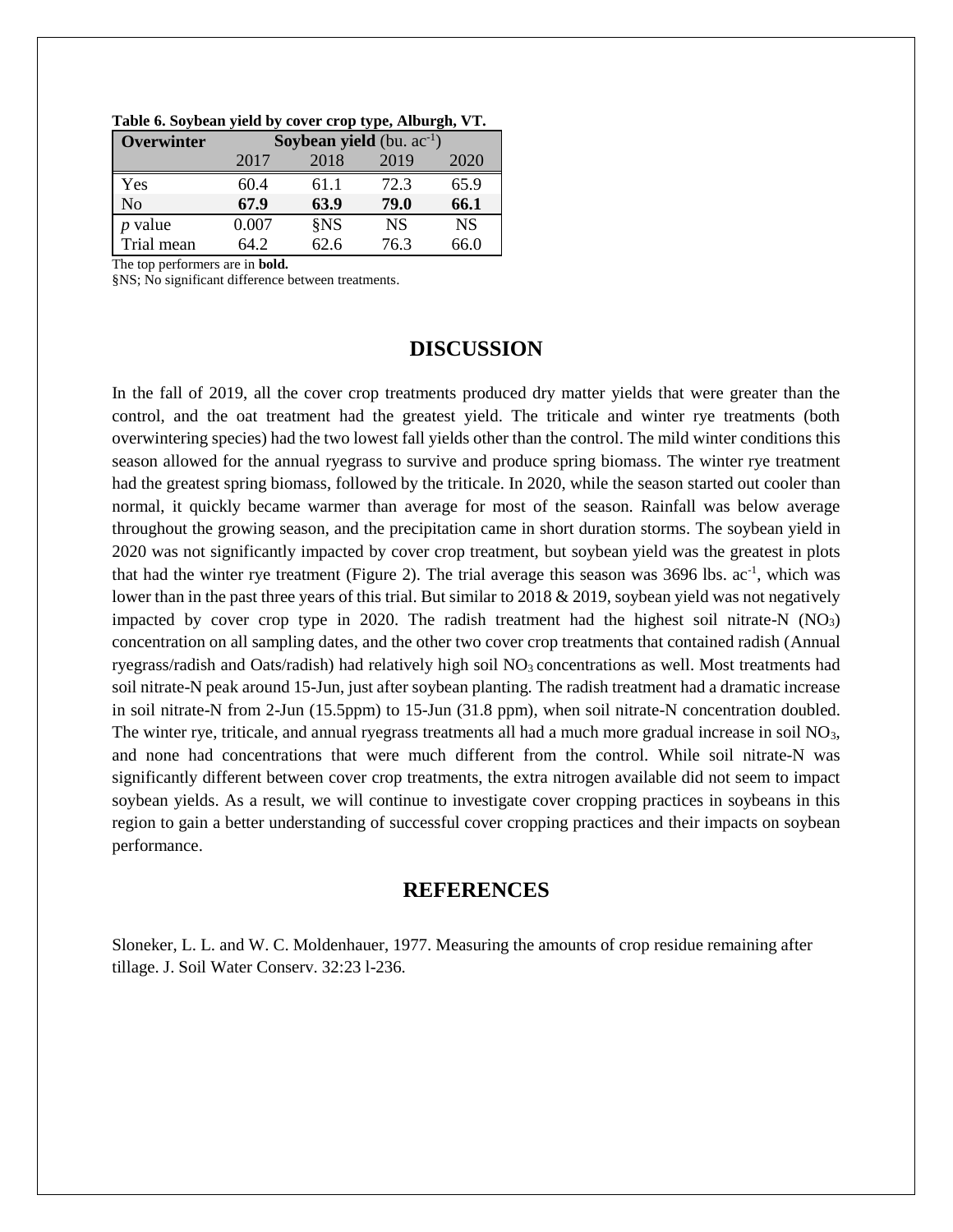# **ACKNOWLEDGEMENTS**

UVM Extension Northwest Crops and Soils Program would like to thank the Eastern Soybean Region Board for the funding for this trial. We would also like to thank Roger Rainville and the staff at Borderview Research Farm for their generous help with this research trial. We would like to acknowledge Henry Blair, John Bruce, Catherine Davidson, Hillary Emick, Rory Malone, and Lindsey Ruhl for their assistance with data collection and entry. We would also like to thank the seed companies for their seed and cooperation in this study. The information is presented with the understanding that no product discrimination is intended, and no endorsement of any product mentioned or criticism of unnamed products is implied.

*UVM Extension helps individuals and communities put researchbased knowledge to work.*



Issued in furtherance of Cooperative Extension work, Acts of May 8 and June 30, 1914, in cooperation with the United States Department of Agriculture. University of Vermont Extension, Burlington, Vermont. University of Vermont Extension, and U.S. Department of Agriculture, cooperating, offer education and employment to everyone without regard to race, color, national origin, gender, religion, age, disability, political beliefs, sexual orientation, and marital or familial status.